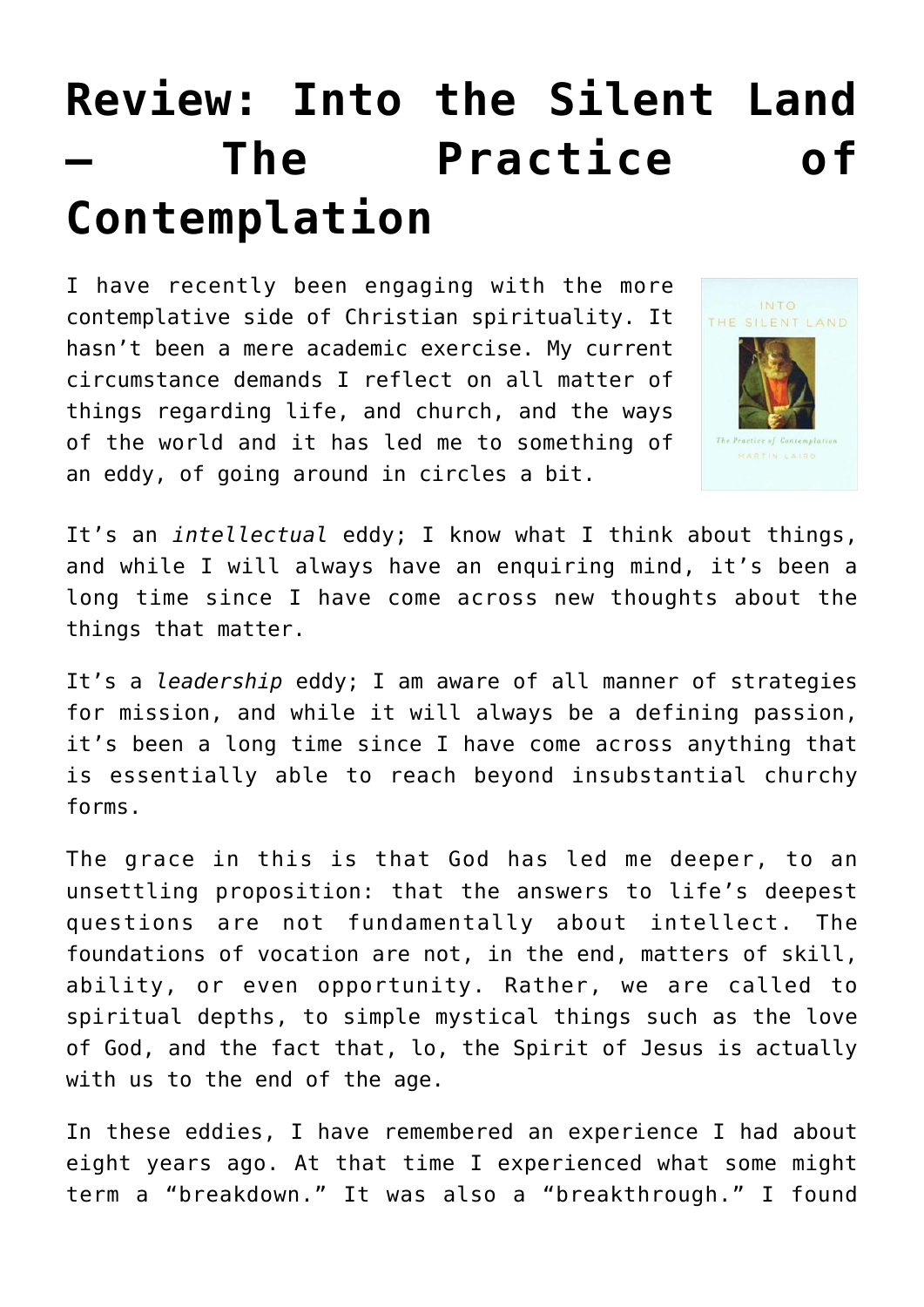myself in a place where intellect and leadership had been taken away from me by my overworked and broken brain. All that was left was worship, rest, silence. Jesus' Spirit was present, and all that was required of me was to simply, trustingly, "be" in his presence. Nothing in my hand I bring, simply to the cross I cling.

My brain healed, and life moved on. Now in recent years, with my brain and body well and able, I am facing again the end of intellect and "leadership skills." In that place, I have been helped by Martin Laird's *[Into the Silent Land](https://www.amazon.co.uk/Into-Silent-Land-Practice-Contemplation/dp/0232526400/ref=sr_1_1_twi_pap_1?s=books&ie=UTF8&qid=1521625661&sr=1-1&keywords=martin+laird+-+into+the+silent+land)*[.](https://www.amazon.co.uk/Into-Silent-Land-Practice-Contemplation/dp/0232526400/ref=sr_1_1_twi_pap_1?s=books&ie=UTF8&qid=1521625661&sr=1-1&keywords=martin+laird+-+into+the+silent+land)

It's not a perfect book by any means. In fact, I would go as far as to say that it might be a hindrance to those who are not confident in their biblical theology. There are, for instance, clear influences of late 20th-Century pseudo-Eastern spiritualism when he oversteps from seeking closeness and oneness with God, to an almost panentheistic sense of "union" in which we avoid the "illusion of separation" (page 15). Nevertheless, I found it a *helpful* book. If we are to *discipline ourselves*, including our interior life of thoughts and feelings and anxieties, we need some equipping. We can *learn* to *quieten our soul*.

I can certainly identify with the experience of the "wild hawk of the mind" (chapter two) as the "mind's obsessive running in tight circles generates and sustains the anguish that forms the mental cage in which we live much of our lives – or what we take to be our lives…" (page 20). I see the turmoil of anxiety and fantasy that can dominate my thoughts. But it takes more than recognition to resolve it; like attempting to calm waters by splashing down on the waves that rear up, our attempts at "self-control" can simply add to the churn. We need quietness, silence; we need to find ourselves *abiding* in Christ, not *striving* for peace but *living* in the peace that he has already given us.

Laird draws, of course, on contemplative practice, and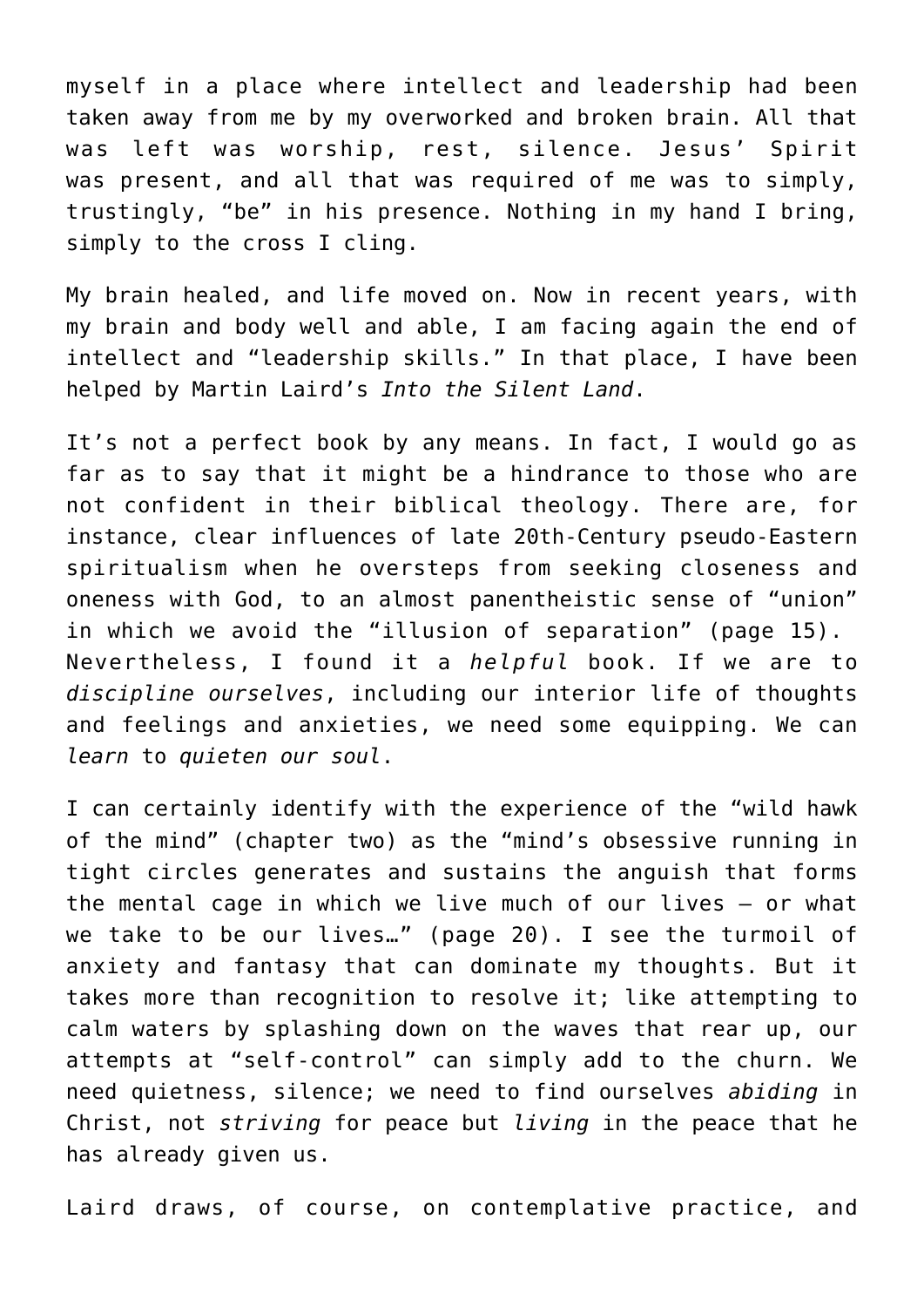particularly on the notion of "breath prayer." This is nothing magical, it is simply a discipline of praying and breathing that assists internal quietness. We use our body to respond to spiritual things all the time – standing to sing, closing our eyes for prayer, sitting attentively to learn, etc. – and this is of the same kind. It is the use of posture, a simple "prayer word" or phrase, and a focus on breathing. It has a quietening effect:

*At times the mind flits like a finch from branch to branch and at other times it is like the three-headed dog, Cerberus, unable to decide from which bowl which of its heads should feed at any given moment. Then again, and more often that we may like to admit, the mind is uninspired and limp as a mildewed dish cloth. The mind has countless faces. For centuries the advice of the contemplative tradition has been: well, then, give the mind something to do. If it can't be still, give it a short phrase or a word to repeat silently. And so when we sit, we give our attention wholly to the gentle repetition of the prayer word. We will find that our attention is forever being stolen. As soon as we become aware that our attention has been stolen by some thought, we gently bring ourselves back to the prayer word. (Pages 34-35)*

For me, this is not an eradication of self or something equally as eery, it is simply the *quietening* of all that is in me that tunes God out. Faced with various anxieties or concerns, I could push into them with my intellect or strength of will, and I all I would find would be more anxieties or concerns. Any wisdom, any insight, any creativity – that simple sense of "hearing from God" is elusive when I am noisy. In order to hear the groanings of the Spirit, to watch the glow of illuminated Scripture, I need the quiet.

If I confront my anxieties, I add to the noise. But instead, using a simple act of worship with my body, I "look over the shoulder" of the anxiousness, trusting that the Spirit of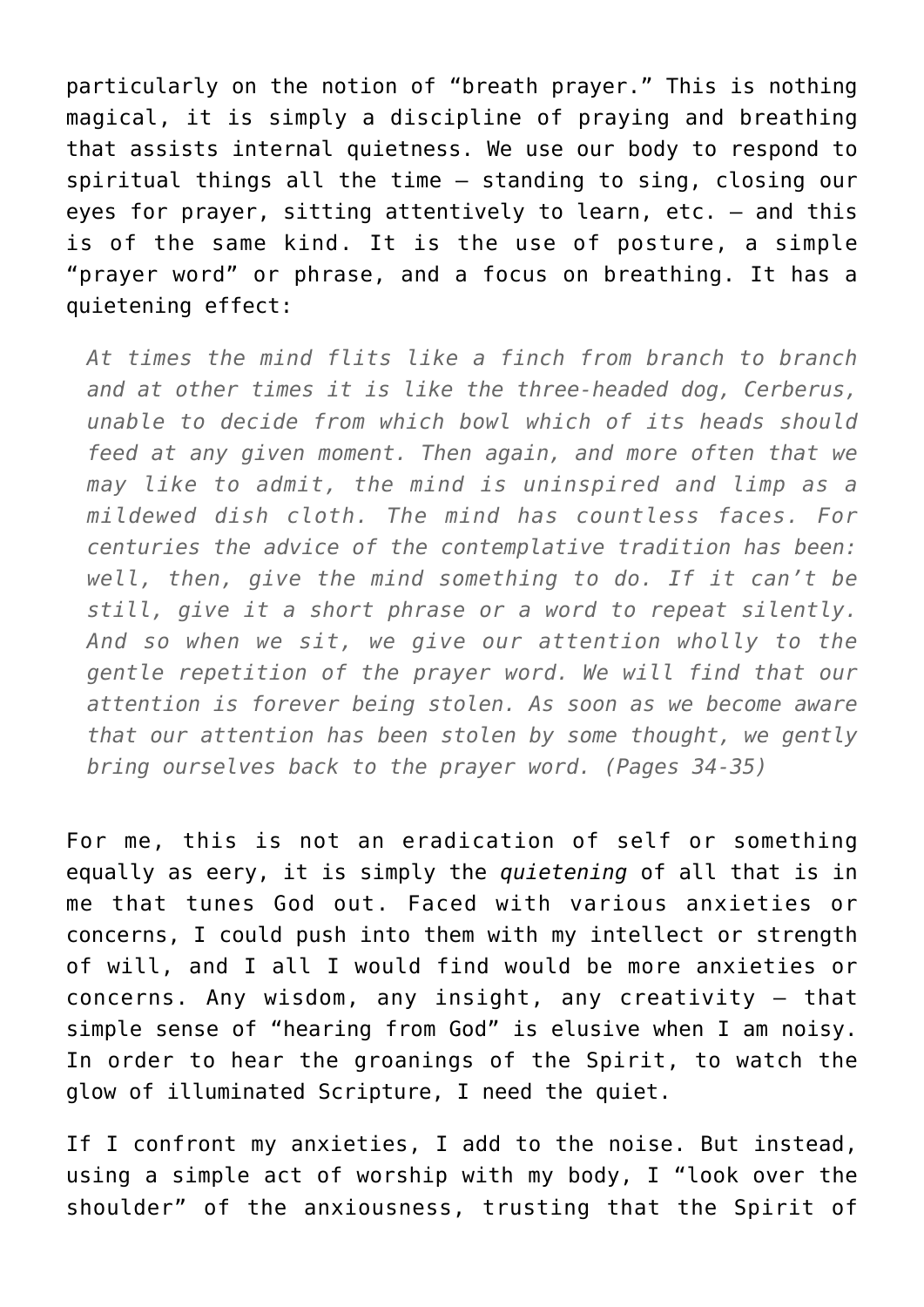Christ is present in the moment of all that's left. It's a surrender, an offering, a laying down, by relaxing the clawing clinging fingers of my mind. Into his hands I commit my anxious spirit… by meeting it with silence.

As I have practiced and adapted what Laird speaks of, I have found it beneficial. Whether it be times set aside, or five minutes caught during the day; I have resolved two things: 1) Not to reach for my phone and dull myself by flicking through distractions, and 2) Not to run with the bulls of my anxieties and fears. Instead, I have sat myself down, grasped hold of a phrase (usually a line from a worship song or psalm), and have leant back into that gentle worshipful repetition. I don't look for "results" (that would defeat the purpose), but there has been fruit nonetheless: a sense of peace, a word of encouragement for someone, a gentle prod to pray in a specific way, the strength to forgive.

Laird's ongoing explanation of this practice has described something of my experience. He speaks of "three doorways of the present moment" (page 52) and I get what he's talking about.

The **"first doorway"** is the sense in which we seek quietness as a refuge. We sense the noisiness. The "videos" of anxiety and fantasy are coming thick and fast, and we seek silence as a solace. We calm ourselves. We respond to the content of our thoughts. Has someone made me angry? Instead of responding to that anger, I quieten myself. In that place of quiet, God can change the narrative, or give me quiet resilience.

The **"second doorway"** is the sense in which we find ourselves using silence not only as a refuge, but almost as a deliberate form of engagement. Here we respond not just to the content of the thoughts, but the anxious thoughts themselves; we don't just look over the should of the person who has made us angry, we look over the shoulder of the anger itself.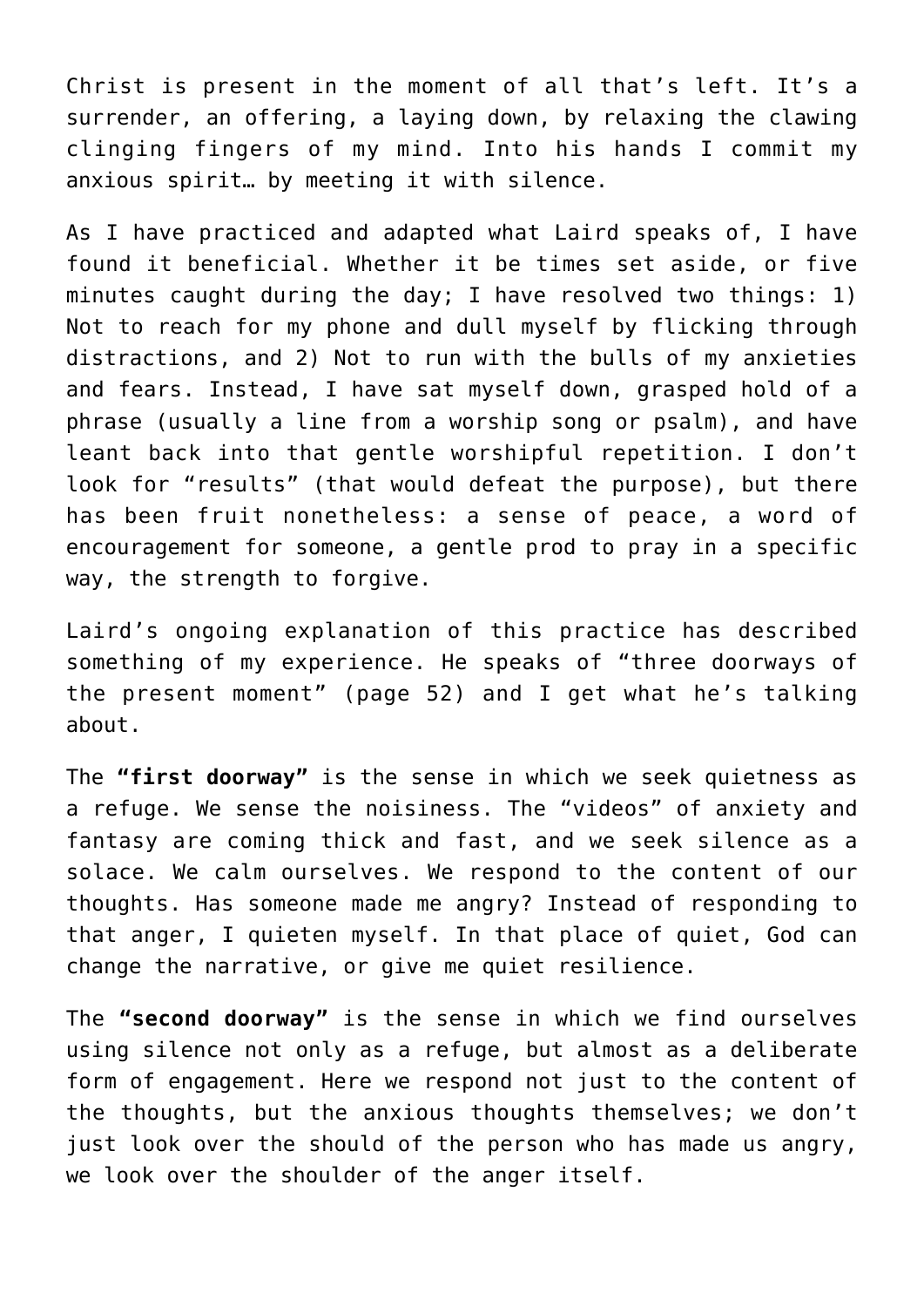*The deeper we delve into the prayer word, the less we use it as a shield from afflictive thoughts. Rather we meet the thoughts with stillness instead of commentary. We let the thoughts simply be, but without chasing them and whipping up commentaries on them. (Page 63)*

From my own experience, I find myself noticing "I am anxious", rather than "I am anxious about X." In the first doorway, I seek silence, rather than chasing down the solutions to X. In the second doorway, there's a gentle recognition that anxiety is not my bedrock, Jesus is. Rather than focusing on the anxiety, I quieten myself, and so allow his presence, on his terms. The anxiety may be or not be, I will look over its shoulder, to the quietness of trusting Jesus.

The **"third doorway"** is where I think Laird slips too far ("my 'I am' is one with Christ's 'I am'", page 67). But there is some substance in his gist. It was something like this in the midst of my breakdown-breakthough: I could not do anything else, other than be. Being was simply enough. Outside of my triggering stressors, I could watch and observe almost everything, including myself. I didn't have a need to perform, to strive, to prove. I have heard people talking of "falling into the arms of Jesus", of finding themselves able to "breathe underwater." The words are hard to find – for me, it was like the gravitational pull of God was inside of myself, pulling me inwards towards a truer sense of self, that was God-centred, not me-centred. It was the utter contrast of the anxieties that would rip me apart. It wasn't mystical or amazing. It simply was.

My aspiration, moving forward, is to grow in this sense of abiding in Christ. I don't want to be defined by my circumstances. I don't want to be defined by my emotional chemical response. I want to be defined by the present character of God. It can't be manipulated into being by my intellect. It can't be manufactured by my strength of will. It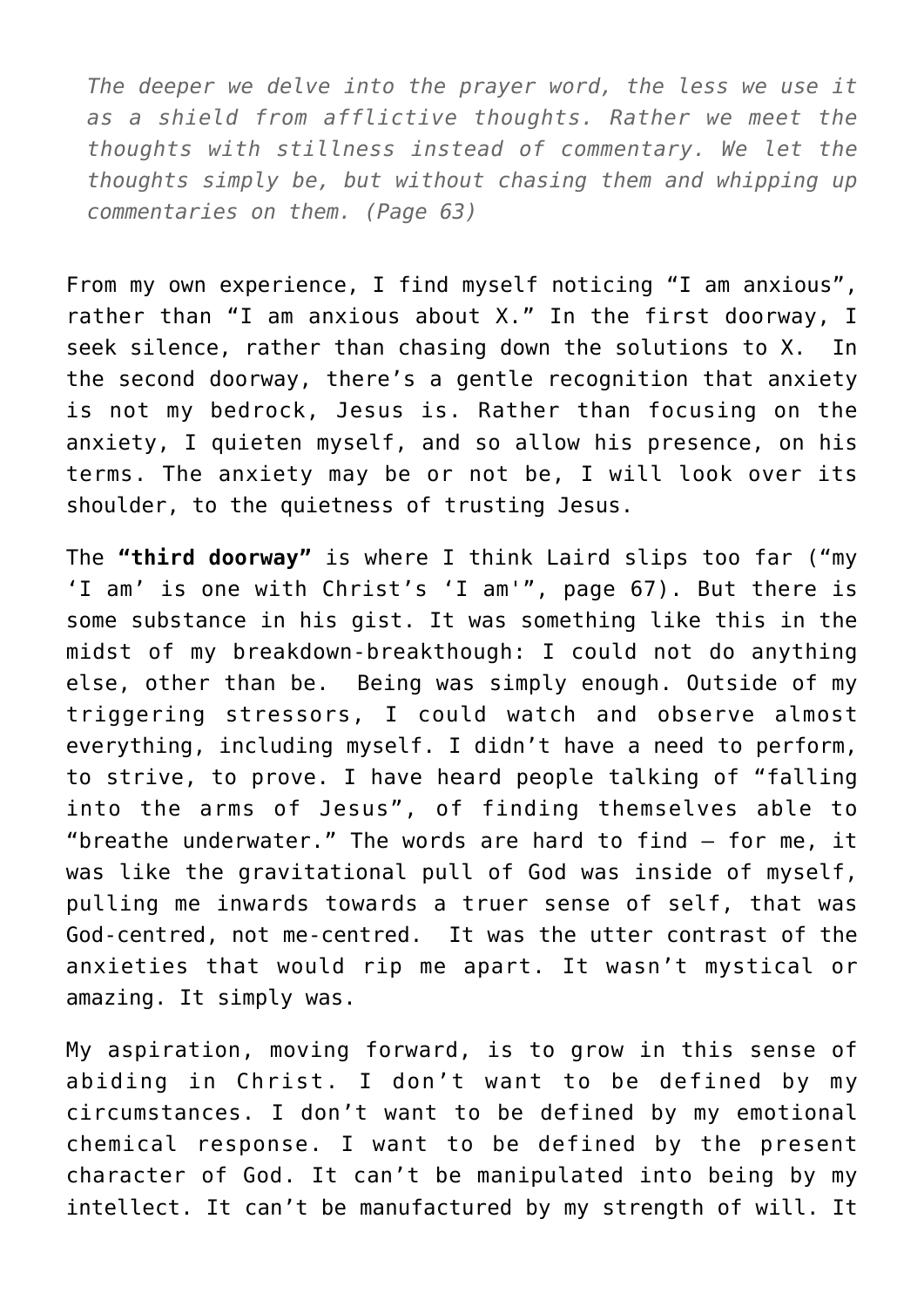## is a place of embodied trust.

*The bottom line is this: minimize the time given over to chasing thoughts, dramatizing them in grand videos, and believing these videos to be your identity. Otherwise life will pass you by. (Page 71)*

This contemplative area is new to me. But it matches my experience. Above all, it has been a way for me to apply *hope*; a vehicle for faith in my inner world.

*We move from being victim of what is happening to being a witness to what is happening. Things keep happening, but we experience them differently. This move from victim to witness is an early psychological fruit of the contemplative journey. (Page 81)*

I sometimes wonder what Jesus used to do in his times of solitude. I don't think it was complicated. I think it matched the "emptying out" of Philippians 2:1-11. In fact, I have been reflecting on Hebrews 5:7 where the writer talks of how Jesus often offered up anguished prayers that turned to "reverent submission." He didn't lose himself, but was able to place himself in his father's hands; it marked his ministry, most clearly on the cross. Truly, he must have ministered from an experience of *shalom* – the "stillness [not] of a rabbit hiding from a predator, but the stillness of a mountain presiding over a valley" (page 101).

Laird ends his book well, by finding application in the experience of our woundedness ("The Liturgy of Our Wounds: Temptation, Humility, and Failure.") Our rights-based culture cannot cope with woundedness, except by increasing the clamour, within and without. Yet the joy and blessing of failure and hurt is the thirstiness which draws us to look beyond the noisy experience. It's not an avoidance of woundedness, it is of finding God even there. "I am going to